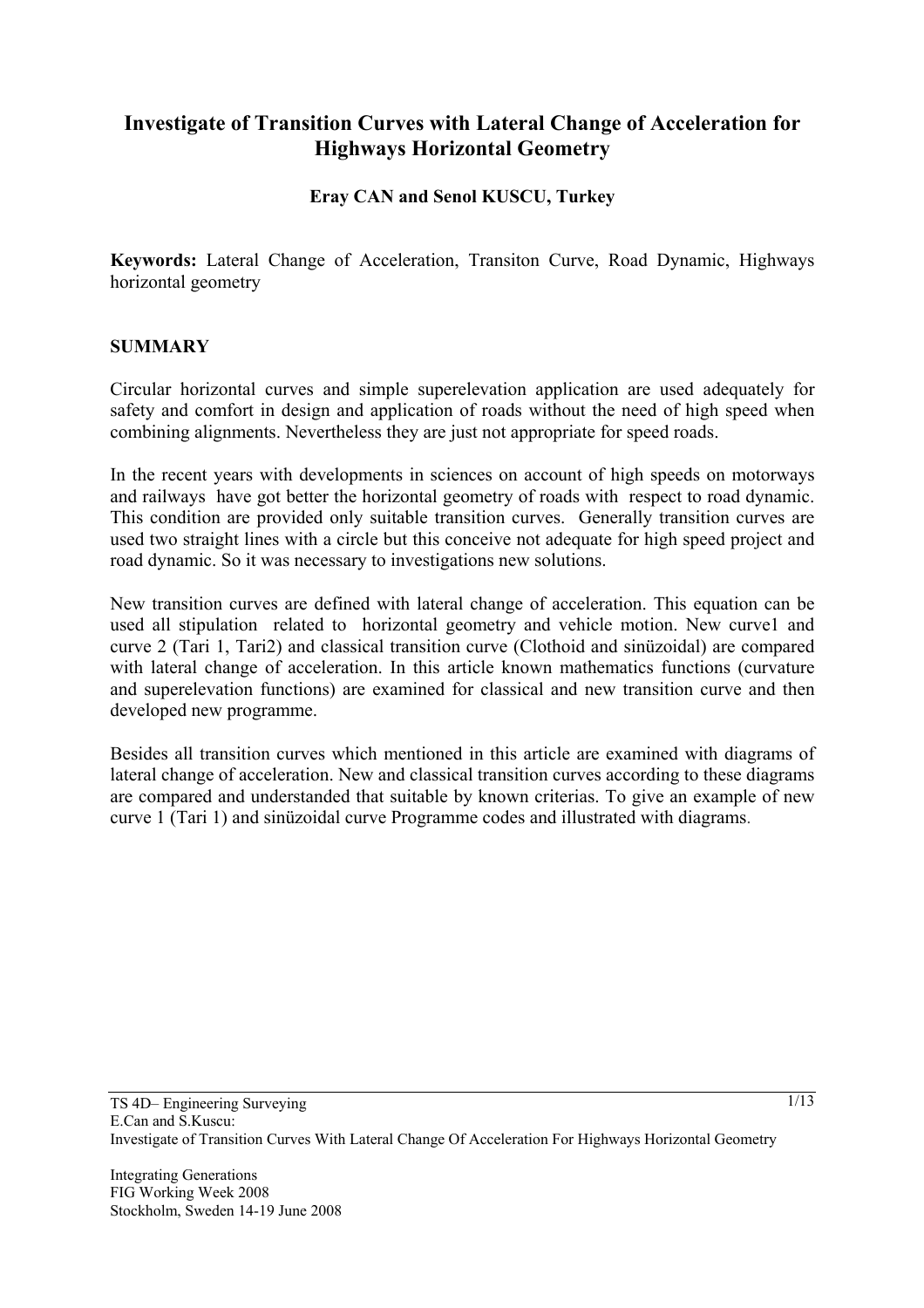# **Investigate of Transition Curves with Lateral Change of Acceleration for Highways Horizontal Geometry**

## **Eray CAN and Senol KUSCU, Turkey**

## **1. INTRODUCTION**

Nowadays design and application of the highways and railways horizontal geometry is very considerable for high speed road projects. In design of the combining alignments using an arc of circular curves not adequate for safety and comfort wherefore effects of instantaneous centrifugal force. However this solution failed as the speed increased and it causes problem related to vehicle dynamic. Transition curves like clothoid and sinüzoid which is the mentioned in this article classical curves are used for better solutions for traveling security and comfort on highways and railways route design.

Transition curves are used for joining a straight lines with a circle (figure1.1) The function of these curves is provide to flexibility the effects of centrifugal force due to the reasons of sudden changes in curvature. Classical curves solve this problem partly. The ideal case regarding vehicle road dynamics is that there is no breaking points on the diagrams of curvature belongs to curved sections and diagrams of curvature and lateral change of acceleration should have contionus diagram. New transition curves; (curve 1 and curve 2) solve this problem exactly for remove to instantaneous effects of centrifugal force and no breaking points on the diagrams of lateral change of acceleration. (Tarı 1997) Besides this curves provides that security and travelling comfort for high speed route design in this projects.

In this article known mathematics functions; curvature, superelevation and lateral change of acceleration functions are examined for classical and new transition curve and then developed new programme. Besides all transition curves which mentioned in this article are examined with diagrams of lateral change of acceleration. Value of velocity, curve lengt, curve radius and superelevation are entered by all of the programme users in this new software. New and classical transition curves according to these diagrams are compared and understanded that suitable by known criterias. To give an example of new curve 1 (Tari 1) and sinüzoidal curve programme codes and illustrated with diagrams.

## **2. LATERAL CHANGE OF ACCELERATION**

Lateral change of acceleration is very considerable criterion when designed to horizontal geometry for road vehicle dynamic. It is the change of resultant acceleration occurring along the curve normal respect to time. This changes are formed by unbalanced forces, vehicle mass and velocity moving on a curved orbit (Tarı 1997, Baykal 1996). Generally lateral change of acceleration is shown as: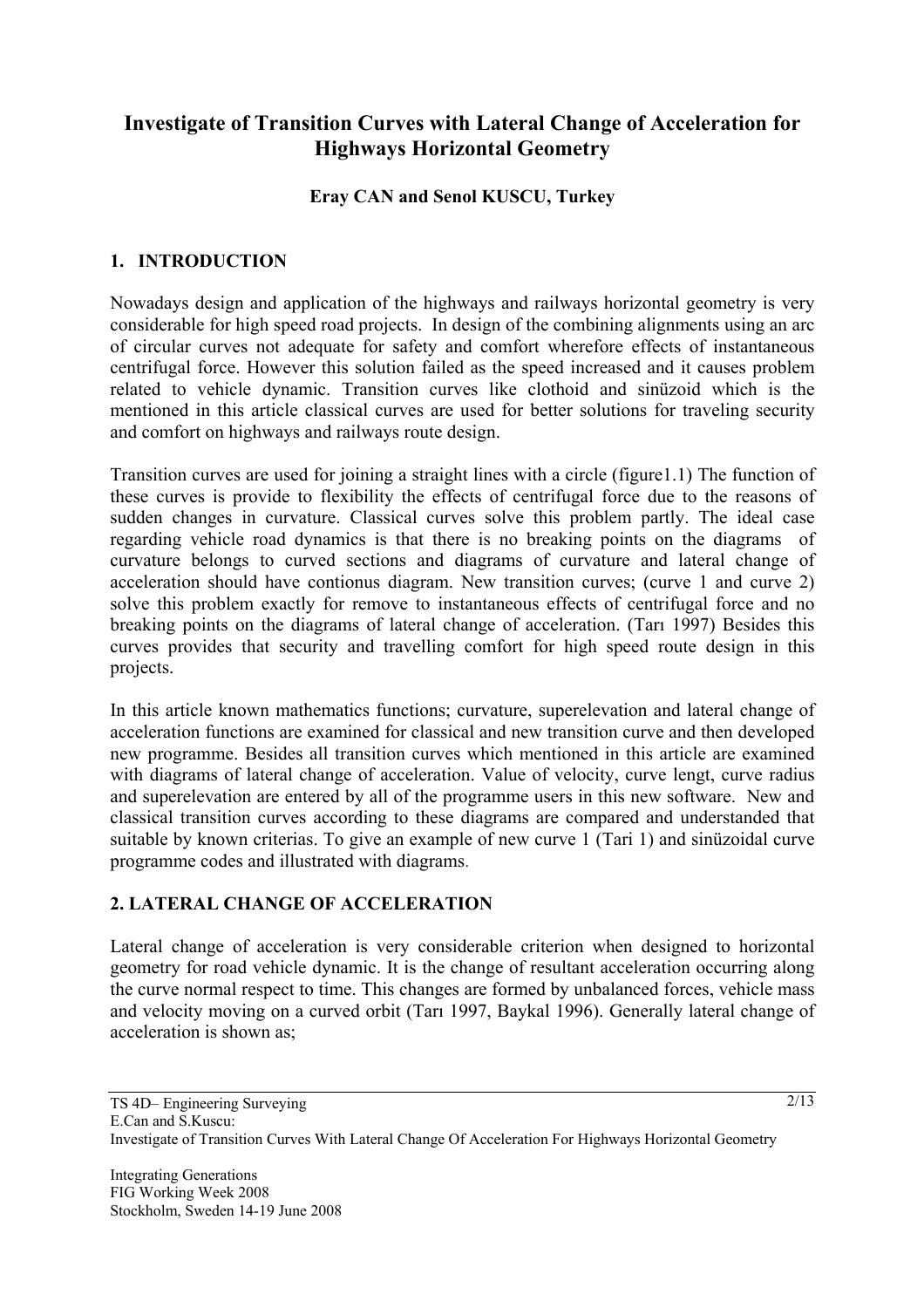$$
z = \frac{da}{dT}\vec{n} \tag{2.1}
$$

where;

*z* =lateral change of acceleration *a* =resultant acceleration *T* =time *n*=unit vector along the curve normal

vehicles moving on a superelevated road are the gravitational force *(P=mg),* the centrifugal force  $(F=mkv^2)$  and the motor force  $(F_t=m a_t)$ . according to figure 2.1 resultant force  $(R)$  of the gravitational and centrifugal forces can be divided  $\overline{D}$  and  $\overline{F_n}$  components.  $D$  component is balanced with the reaction of the road platform.



**Figure 2.1** Forces acting on vehicle moving on superelevated road

 $F_n$  can be expressed according to figure 2.1,

$$
F_n = m(kv^2 - g\tan\alpha)\cos\alpha\tag{2.2}
$$

can be derived.

$$
\tan \alpha = \frac{u}{b} \text{ and } \cos \alpha = \frac{b}{\sqrt{u^2 + b^2}} \tag{2.3}
$$

into (2.2)

$$
\vec{a}_n = \left(kv^2 - \frac{g}{b}u\right)\frac{b}{\sqrt{u^2 + b^2}}\tag{2.4}
$$

can be derived.

Where,

Integrating Generations FIG Working Week 2008 Stockholm, Sweden 14-19 June 2008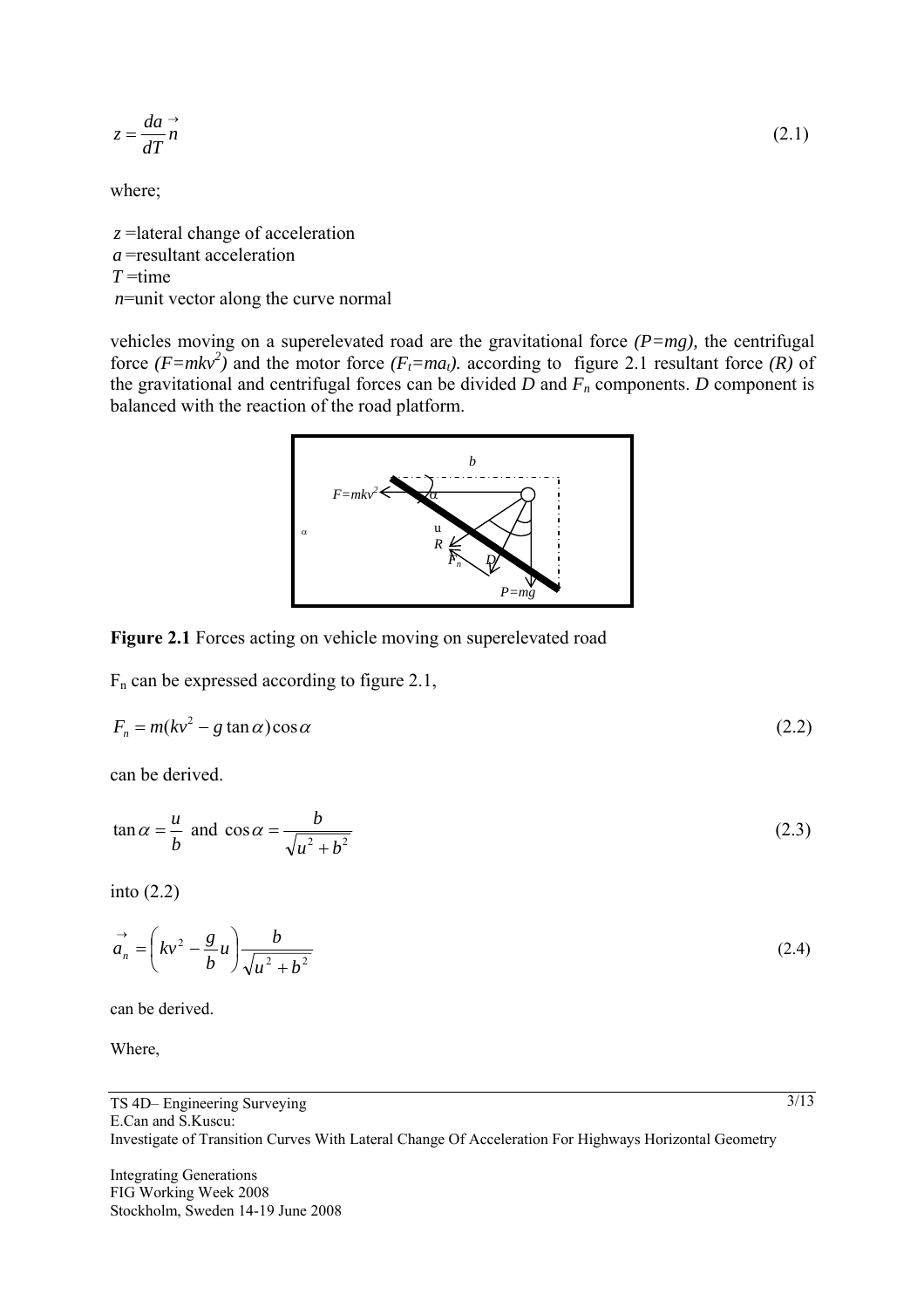*u*: superelevation (m)

*b*: horizontal width of the road platform (m)

*g*: gravitational acceleration  $(9.81 \text{ m/sn}^2)$ 

*k*: curvature of orbiting curve  $(1/m)$ 

 $a_n$ : acceleration along the direction of the curve normal on an inclined road platform (m/sn<sup>2</sup>)

$$
\vec{a} = \frac{dv}{dT}\vec{t} + \frac{b}{\sqrt{u^2 + b^2}}(kv^2 - g\frac{u}{b})\vec{n}
$$
\n(2.5)

in this equalization  $\overrightarrow{t}$  is the unit vector along the direction of the tangent of curve. The equation of lateral change of acceleration is obtained as follows;

$$
z = \frac{da}{dT} \vec{n} = \frac{bv}{\sqrt{u^2 + b^2}} \left( 3ka_t + v^2 \frac{dk}{dl} - \frac{kv^2 u + gb}{u^2 + b^2} \frac{du}{dl} \right)
$$
 (2.6)

this equation of lateral change of acceleration can be used for all conditions related to road horizontal geometry and vehicle motion.

## **3. LATERAL CHANGE OF ACCELERATİON FUNCTIONS OF CURVES FOR MOTION WİTH CONSTANT VELOCITY MODEL**

In this study classical curves (clothoid and sinusoidal) and new transition curves (curve1 and curve2) are examined with constant velocity model for vehicle motion. End of the study new and classical transition curves according to these researchs are compared and illustrated with analytical diagrams.

#### **3.1 Investigate to Lateral Change of Acceleration Function of clothoid curve With Constant Velocity Model**

Superelevation and curvature function of first clothoid curve can be expressed as,

$$
k_{k,l}(l) = \frac{l}{L_l R} \tag{3.1.1}
$$

$$
u_{k,1}(l) = \frac{ul}{L_1}
$$
 0 \le l \le L\_1 (3.1.2)

the function of lateral change of acceleration of the recommended first clothoid curve is derived from  $(2.6)$  by taking consideration  $(3.1.1)$ ,  $(3.1.2)$  and using the transformation of variable of  $t = l/L$  and differentiated with respect *l* as follows; (Tari 1997)

$$
z_{k,1}(t) = \frac{L_1^2 v(v^2 - gR \tan \alpha_m)}{L^3 R(t^2 \tan^2 \alpha_m + \frac{L_1^2}{L^2})^{3/2}} \qquad 0 \le t < \frac{L_1}{L}
$$

TS 4D– Engineering Surveying E.Can and S.Kuscu: Investigate of Transition Curves With Lateral Change Of Acceleration For Highways Horizontal Geometry

Integrating Generations FIG Working Week 2008 Stockholm, Sweden 14-19 June 2008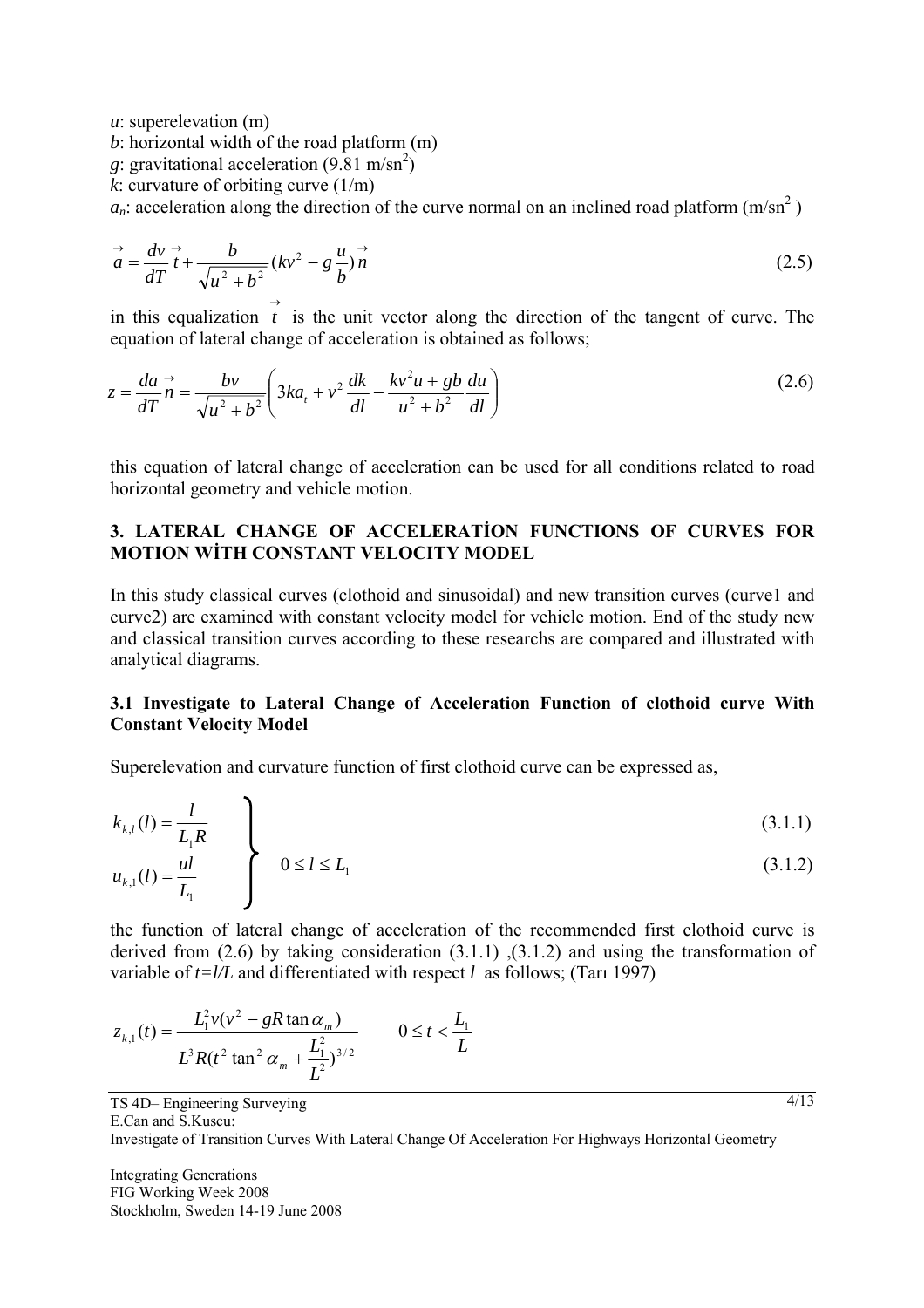where

$$
\tan \alpha_m = \frac{u}{b} \tag{3.1.4}
$$

- *l*: Horizontal length of arc of orbital curve,
- *L*: Total length of arc of orbital curve.

Superelevation and curvature function of the arc of circle can be expressed as,

$$
k_{k,2}(t) = \frac{1}{R} \qquad u_{k,2}(t) = u \tag{3.1.5}
$$

the function of lateral change of acceleration of the recommended arc of circle is derived from (2.6) by taking consideration (3.1.5) as follows;

$$
z_{k,2}(t) = 0 \qquad \frac{L_1}{L} \le t < \frac{L_1 + L_2}{L} \tag{3.1.6}
$$

Superelevation and curvature function of second clothoid curve can be expressed as,

$$
k_{k,3}(l) = \frac{1}{RL_3}(L-l)
$$
\n
$$
u_{k,3} = \frac{u}{L_3}(L-l)
$$
\n(3.1.7)\n
$$
L_1 + L_2 \le l \le L
$$
\n(3.1.8)

the function of lateral change of acceleration of the recommended second clothoid curve is derived from  $(2.6)$  by taking consideration  $(3.1.7)$ ,  $(3.1.8)$  as follows;

$$
z_{k,3}(t) = -\frac{L_3^2 v (v^2 - gR \tan \alpha_m)}{L^3 R ((1-t)^2 \tan^2 \alpha_m + \frac{L_3^2}{L^2})^{3/2}} \qquad \frac{L_1 + L_2}{L} \le t \le 1
$$
 (3.1.9)

can be derived. (Tarı 1997)

Equalization of  $(3.1.3),(3.1.6)$  and  $(3.1.9)$  are considerated then examinated with analytical diagram by new programme. (figure 3.1.1) In this new programme;

| Horizontal length of transition curve and arc of circle | $L_1=L_2=L_3=600m$      |
|---------------------------------------------------------|-------------------------|
| Superelevation                                          | $u = 0.15m$             |
| Total length of arc of orbital curve.                   | $L = 1800$              |
| Radius                                                  | $R = 1850$              |
| Velocity                                                | $V = 230 \text{ km/sa}$ |

TS 4D– Engineering Surveying E.Can and S.Kuscu: Investigate of Transition Curves With Lateral Change Of Acceleration For Highways Horizontal Geometry

Integrating Generations FIG Working Week 2008 Stockholm, Sweden 14-19 June 2008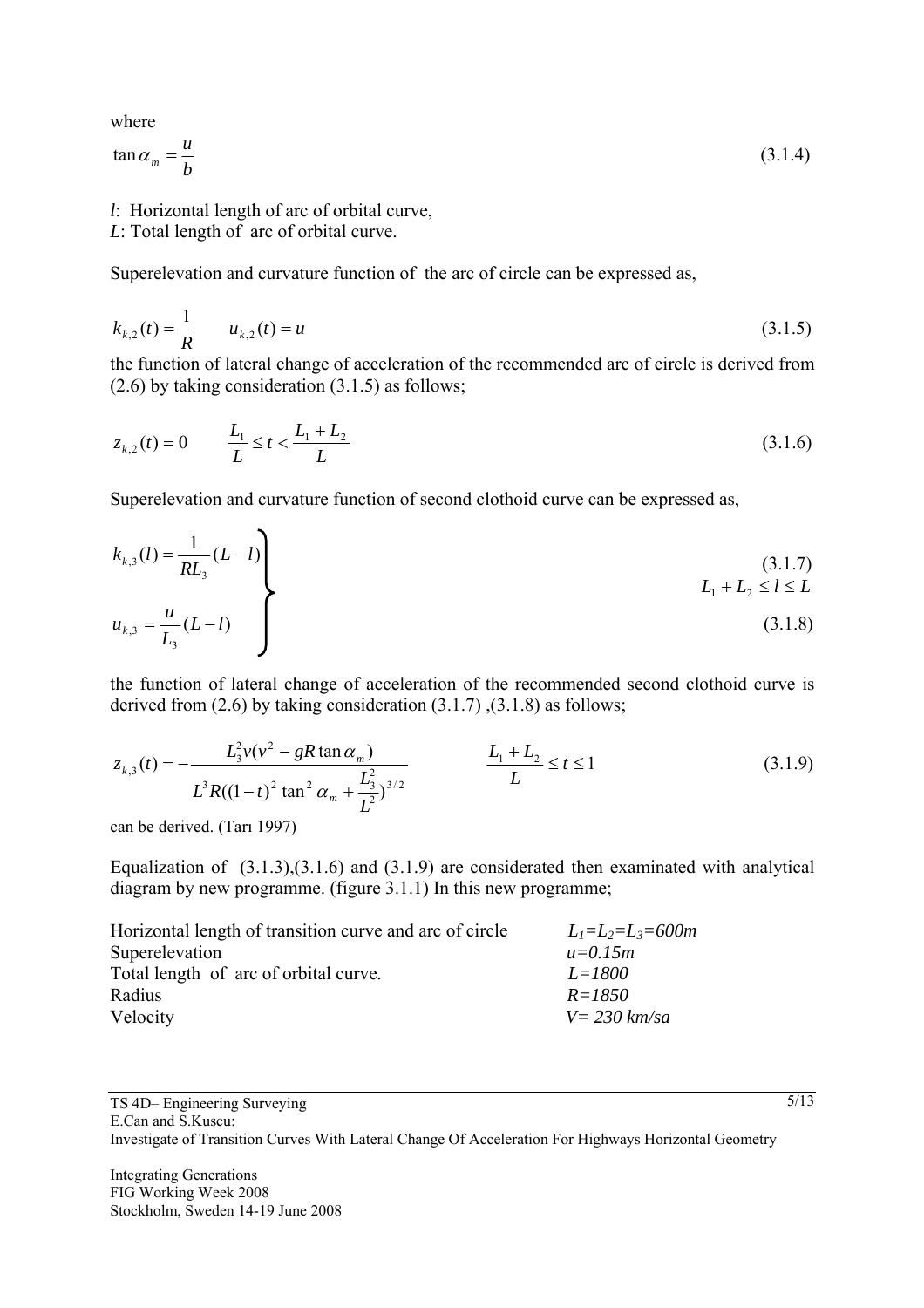| New and Classical transition curves panel |                                                                      |
|-------------------------------------------|----------------------------------------------------------------------|
| xitat 02 vitat 1,1                        | <b>T</b><br>1850                                                     |
| $s$ frith $1,1$                           | <b>1 12 12 12 12 12 12 12</b><br>$43 -$<br>$\mathbf{f}^1$<br>yfirith |
| klotoid                                   | sinizoid                                                             |
|                                           |                                                                      |
| 0.5                                       | z/(m/sn <sup>-2</sup> )                                              |
| 0.4                                       |                                                                      |
| 0.3                                       |                                                                      |
| 0.2                                       |                                                                      |
|                                           |                                                                      |
|                                           |                                                                      |
|                                           | 0.1                                                                  |
| $-0.2$                                    |                                                                      |
|                                           |                                                                      |
| $-0.3$                                    |                                                                      |
| $-0.4$                                    |                                                                      |
| $-0.5$                                    |                                                                      |

Figure 3.1.1 Analytic diagram for clothoid curve functions with constant velocity model

### **3.2 Investigate to Lateral Change of Acceleration Function of sinüzoidal curve With Constant Velocity Model**

Superelevation and curvature function of first sinüzoidal curve can be expressed as,

$$
k_{s,1}(l) = \frac{1}{R} \left( \frac{l}{L_1} - \frac{1}{2\pi} \sin(\frac{l}{L_1} 2\pi) \right) \quad 0 \le l \le L_1
$$
 (3.2.1)

$$
u_{s,1}(l) = u \left( \frac{l}{L_1} - \frac{1}{2\pi} \sin(\frac{l}{L_1} 2\pi) \right) \quad \int \tag{3.2.2}
$$

the function of lateral change of acceleration of the recommended first sinüzoidal curve is derived from (2.6) by taking consideration (3.2.1), (3.2.2) and using the transformation of variable of  $t = l/L$  and differentiated with respect *l* as follows; (Tari 1997)

$$
z_{s,1}(t) = \frac{N_{s,1}v(v^2 - gR\tan\alpha_m)}{R(1 + Q_{s,1}^2\tan^2\alpha_m)^{3/2}} \qquad \qquad 0 \le t < \frac{L_1}{L}
$$
 (3.2.3)

$$
Q_{s,1} = \frac{L_t}{L_1} - \frac{1}{2\pi} \sin(\frac{L_t}{L_1} 2\pi)
$$
 (3.2.4)

$$
N_{s,1} = \frac{1}{L_1} - \frac{1}{L_1} \cos(\frac{L_t}{L_1} 2\pi) \tag{3.2.5}
$$

can be derived.

Superelevation and curvature function of the arc of circle can be expressed as,

$$
k_{s,2}(t) = \frac{1}{R} \qquad u_{s,2}(t) = u \tag{3.2.6}
$$

 $\sqrt{6/13}$ 

TS 4D– Engineering Surveying E.Can and S.Kuscu:

Investigate of Transition Curves With Lateral Change Of Acceleration For Highways Horizontal Geometry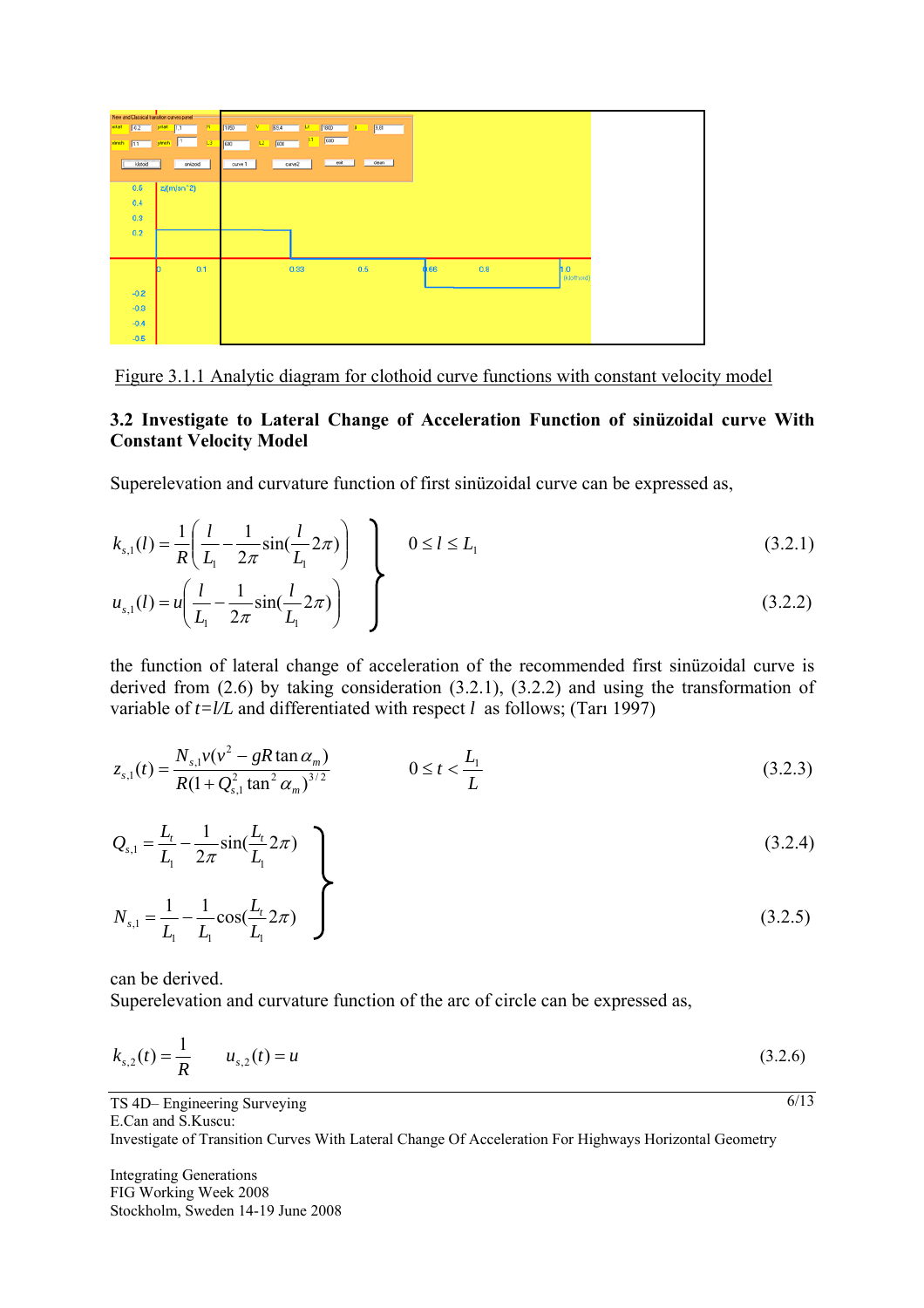the function of lateral change of acceleration of the recommended arc of circle is derived from (2.6) by taking consideration (3.2.6) as follows;

$$
z_{s,2}(t) = 0 \qquad \frac{L_1}{L} \le t < \frac{L_1 + L_2}{L} \tag{3.2.7}
$$

Superelevation and curvature function of second sinusoidal curve can be expressed as,

$$
k_{s,3}(l) = \frac{1}{R} \left( \frac{(L-l)}{L_3} - \frac{1}{2\pi} \sin(\frac{(L-l)}{L_3} 2\pi) \right)
$$
  

$$
u_{s,3}(l) = u \left( \frac{(L-l)}{L_3} - \frac{1}{2\pi} \sin(\frac{(L-l)}{L_3} 2\pi) \right)
$$
 (32.9) (32.9)

the function of lateral change of acceleration of the recommended second clothoid curve is derived from (2.6) by taking consideration (3.2.8) ,(3.2.9) as follows;

$$
z_{s,3}(t) = \frac{N_{s,2}v(v^2 - gR\tan\alpha_m)}{R(1 + Q_{s,2}^2\tan^2\alpha_m)^{3/2}} \qquad L_1 + L_2 \le t \le 1
$$
\n(3.2.10)

$$
Q_{s,2} = \frac{L - L_t}{L_3} - \frac{1}{2\pi} \sin(\frac{L - L_t}{L_3} 2\pi)
$$
\n
$$
N_{s,2} = -\frac{1}{L_3} + \frac{1}{L_3} \cos(\frac{L - L_t}{L_3} 2\pi)
$$
\n
$$
(8.2.12)
$$

can be derived (Tarı 1997).





TS 4D– Engineering Surveying E.Can and S.Kuscu: Investigate of Transition Curves With Lateral Change Of Acceleration For Highways Horizontal Geometry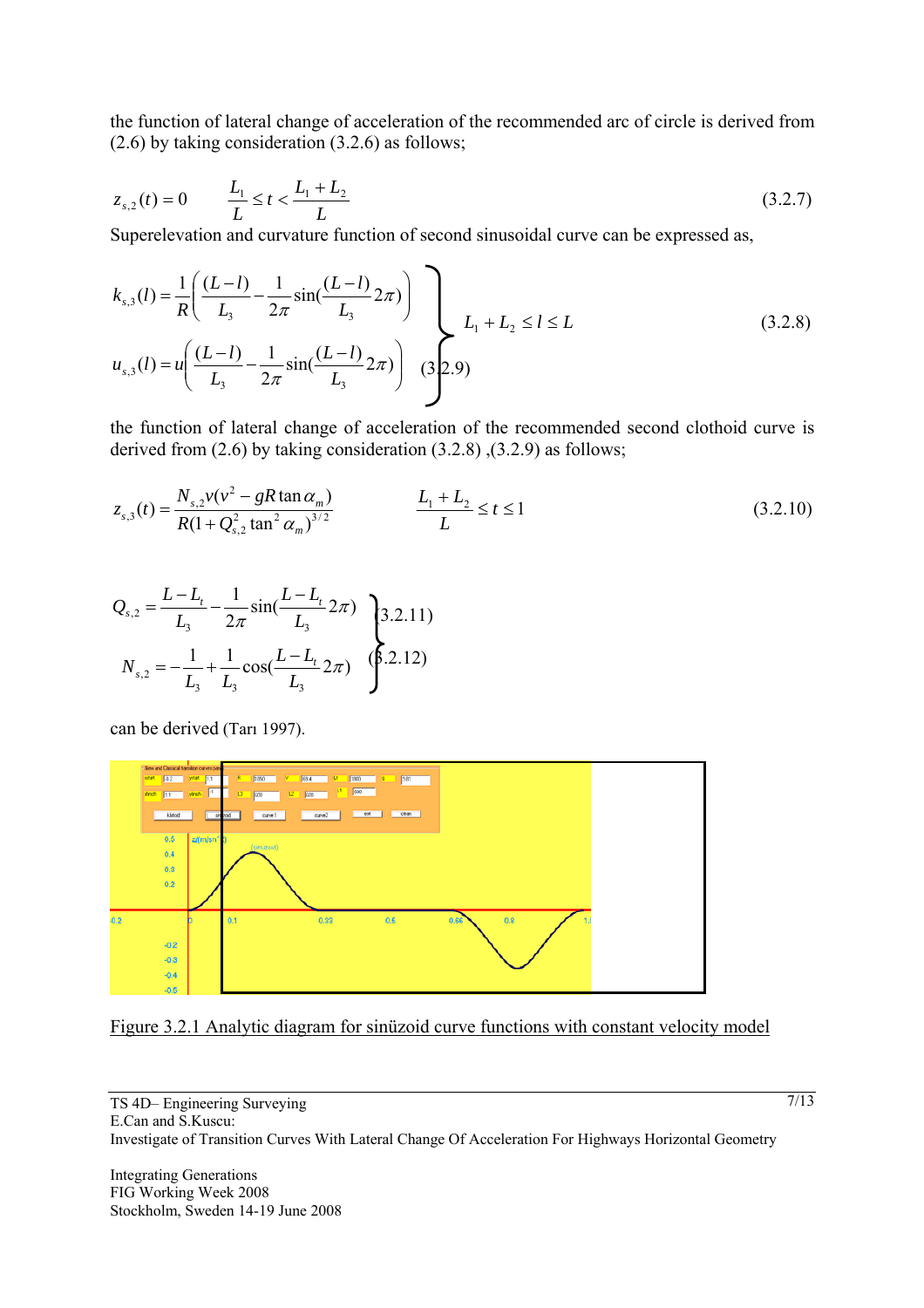#### **3.3 Investigate to Lateral Change of Acceleration Function of curve 1 With Constant Velocity Model**

Superelevation and curvature function of first curve 1 can be expressed as,

$$
k_{1,1}(l) = \frac{1}{R} \left\{ a \left( \frac{l}{L_1} \right)^5 + b \left( \frac{l}{L_1} \right)^4 + c \left( \frac{l}{L_1} \right) \right\}, \quad u_{1,1}(l) = \frac{ul^3}{L_1^3} \left( \frac{6l^2}{L_1^2} - \frac{15l}{L_1} + 10 \right) \quad 0 \le l \le L_1 \quad (3.3.1)
$$

the function of lateral change of acceleration of the recommended first sinüzoidal curve is derived from (2.6) by taking consideration (3.3.1) and using the transformation of variable of  $t = l/L$  and differentiated with respect *l* as follows; (Tari 1997)

$$
z_{1,1}(t) = \frac{N_{1,1}v(v^2 - gR\tan\alpha_m)}{R(1 + Q_{1,1}^2 \tan^2 \alpha_m)^{3/2}} \qquad \qquad 0 \le t \le \frac{L_1}{L}
$$
 (3.3.2)

$$
Q_{1,1} = \frac{6L^5t^5}{L_1^5} - \frac{15L^4t^4}{L_1^4} + \frac{10L^3t^3}{L_1^3}, \quad N_{1,1} = \frac{30L^4t^4}{L_1^5} - \frac{60L^3t^3}{L_1^4} + \frac{30L^2t^2}{L_1^3}
$$
(3.3.3)

can be derived.

Superelevation and curvature function of the arc of circle can be expressed as,

$$
k_{1,2}(t) = \frac{1}{R}, \qquad u_{1,2}(t) = u \tag{3.3.4}
$$

the function of lateral change of acceleration of the recommended arc of circle is derived from (2.6) by taking consideration (3.3.4) as follows;

$$
z_{1,2}(t) = 0 \qquad \qquad \frac{L_1}{L} \le t \le \frac{L_1 + L_2}{L} \tag{3.3.5}
$$

Superelevation and curvature function of second curve1 can be expressed as,

$$
k_{1,3}(l) = \frac{(L-l)^3}{RL_3^3} \left( \frac{6(L-l)^2}{L_3^2} - \frac{15(L-l)}{L_3} + 10 \right) \left( \frac{L_1 + L_2 \le l \le L_1 + L_2 + L_3}{L_1 + L_2 \le L_1 + L_3} \right) \tag{3.3.6}
$$

$$
u_{1,3}(l) = \frac{u(L-l)^3}{L_3^3} \left( \frac{6(L-l)^2}{L_3^2} - \frac{15(L-l)}{L_3} + 10 \right)
$$
 (3.3.7)

the function of lateral change of acceleration of the recommended second clothoid curve is derived from  $(2.6)$  by taking consideration  $(3.3.6)$ ,  $(3.3.7)$  as follows;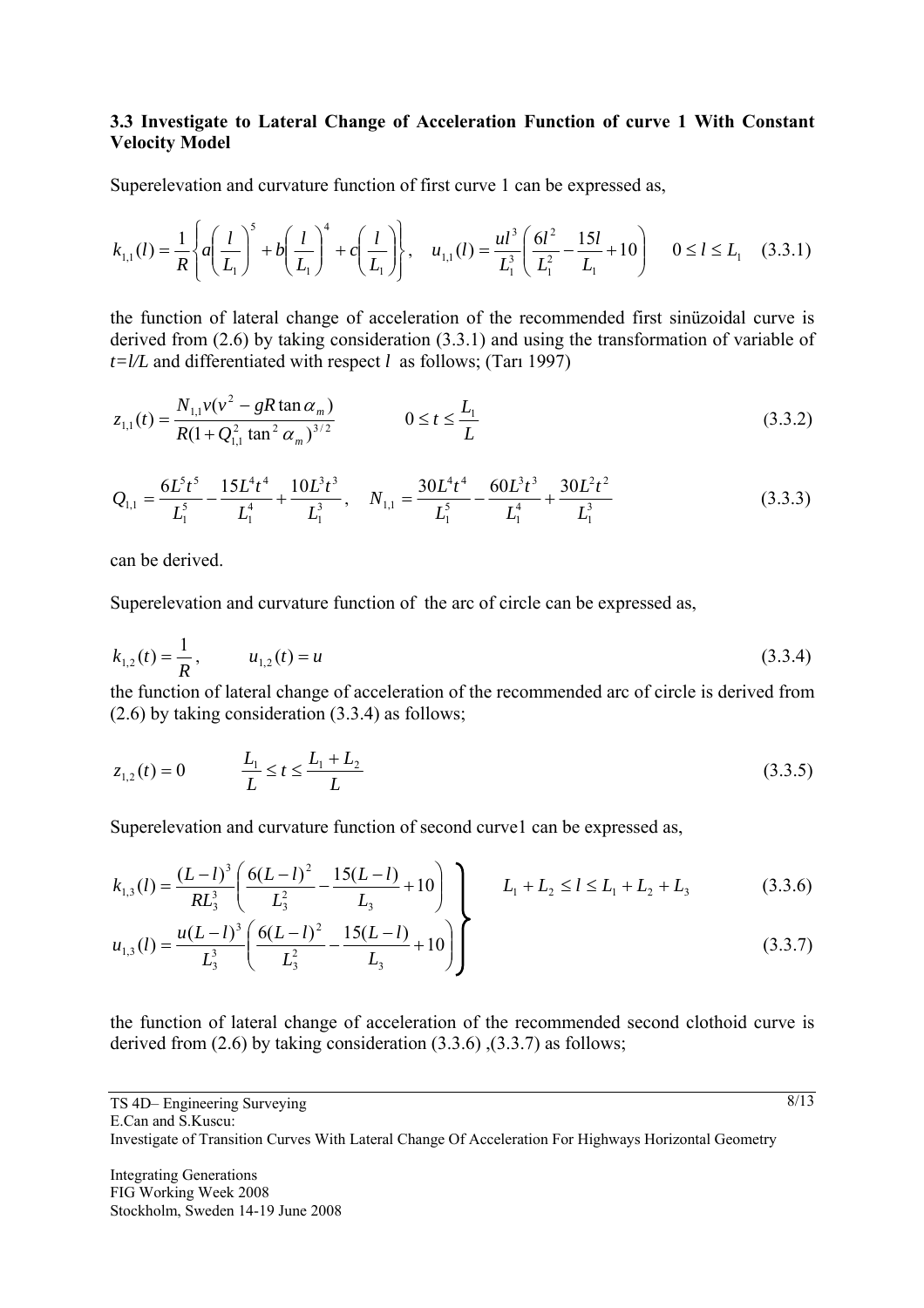$$
z_{1,3}(t) = \frac{N_{1,2}v(v^2 - gR\tan\alpha_m)}{R(1 + Q_{1,2}^2\tan^2\alpha_m)^{3/2}} \qquad L_1 + L_2 \le t \le 1
$$
\n(3.3.8)

$$
Q_{1,2} = \frac{6(L - Lt)^5}{L_3^5} - \frac{15(L - Lt)^4}{L_3^4} + \frac{10(L - Lt)}{L_3^3}
$$
 (3.3.9)

$$
N_{1,2} = \frac{30(L - Lt)^4}{L_3^5} - \frac{60(L - Lt)^3}{L_3^4} + \frac{30(L - Lt)}{L_3^3}
$$
 (3.3.10)

can be writen (Tarı 1997).



Figure 3.3.1 Analytic diagram for curve1 functions with constant velocity model

#### **3.4 Investigate to Lateral Change of Acceleration Function of combined curve 2 With Constant Velocity Model**

Superelevation and curvature function of combined curve 2 can be expressed as,

$$
k_2(t) = \frac{823543}{6912R}(t^7 - 4t^6 + 6t^5 - 4t^4 + t^3) \quad u_2(t) = \frac{823543u}{6912}(t^7 - 4t^6 + 6t^5 - 4t^4 + t^3) \tag{3.4.1}
$$

the function of lateral change of acceleration of the recommended first sinüzoidal curve is derived from (2.6) by taking consideration (3.4.1) and using the transformation of variable of  $t = l/L$  and differentiated with respect *l* as follows; (Tari 1997)

$$
z_2(t) = \frac{N_2 v (v^2 - gR \tan \alpha_m)}{LR(1 + Q_2^2 \tan^2 \alpha_m)^{3/2}} \qquad 0 \le t \le 1
$$
\n(3.4.2)

$$
Q_2 = \frac{823543}{6912} (t^7 - 4t^6 + 6t^5 - 4t^4 + t^3)
$$
 (3.4.3)

$$
N_2 = \frac{823543}{6912} (7t^6 - 24t^5 + 30t^4 - 16t^3 + 3t^2) \int (3.4.4)
$$

 $9/13$ 

can be writen.

TS 4D– Engineering Surveying E.Can and S.Kuscu:

Investigate of Transition Curves With Lateral Change Of Acceleration For Highways Horizontal Geometry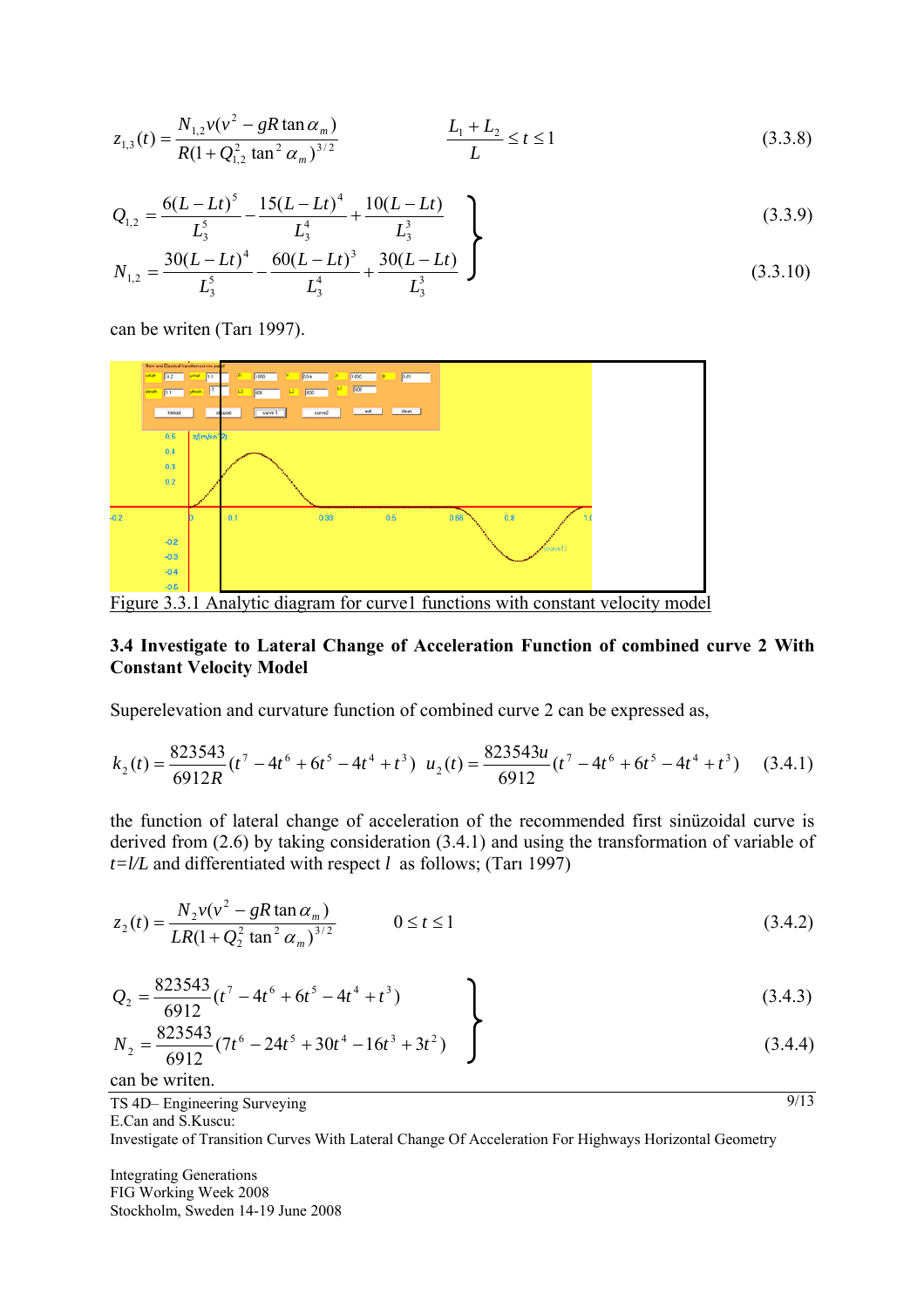

Figure 3.4.1 Analytic diagram for combined curve2 functions with constant velocity model

# **4. CONCLUSION**



**Figure 4.1** Analytic diagram for classical and new transition functions.

This study and new programme examined that new and classical transition curves according to these diagrams are understanded that suitable by known criterias for horizontal geometry of higways and railways. According to criterion 1, diagram of lateral change of acceleration functions of contunity and discontinuties in the form of jump very considerable for travelling comfort. This curves for suitable this criteria excep to clothoid curves (figure 4.1.a) (Tarı 1997). According to criterian 2 amplitudes of lateral change of acceleration is very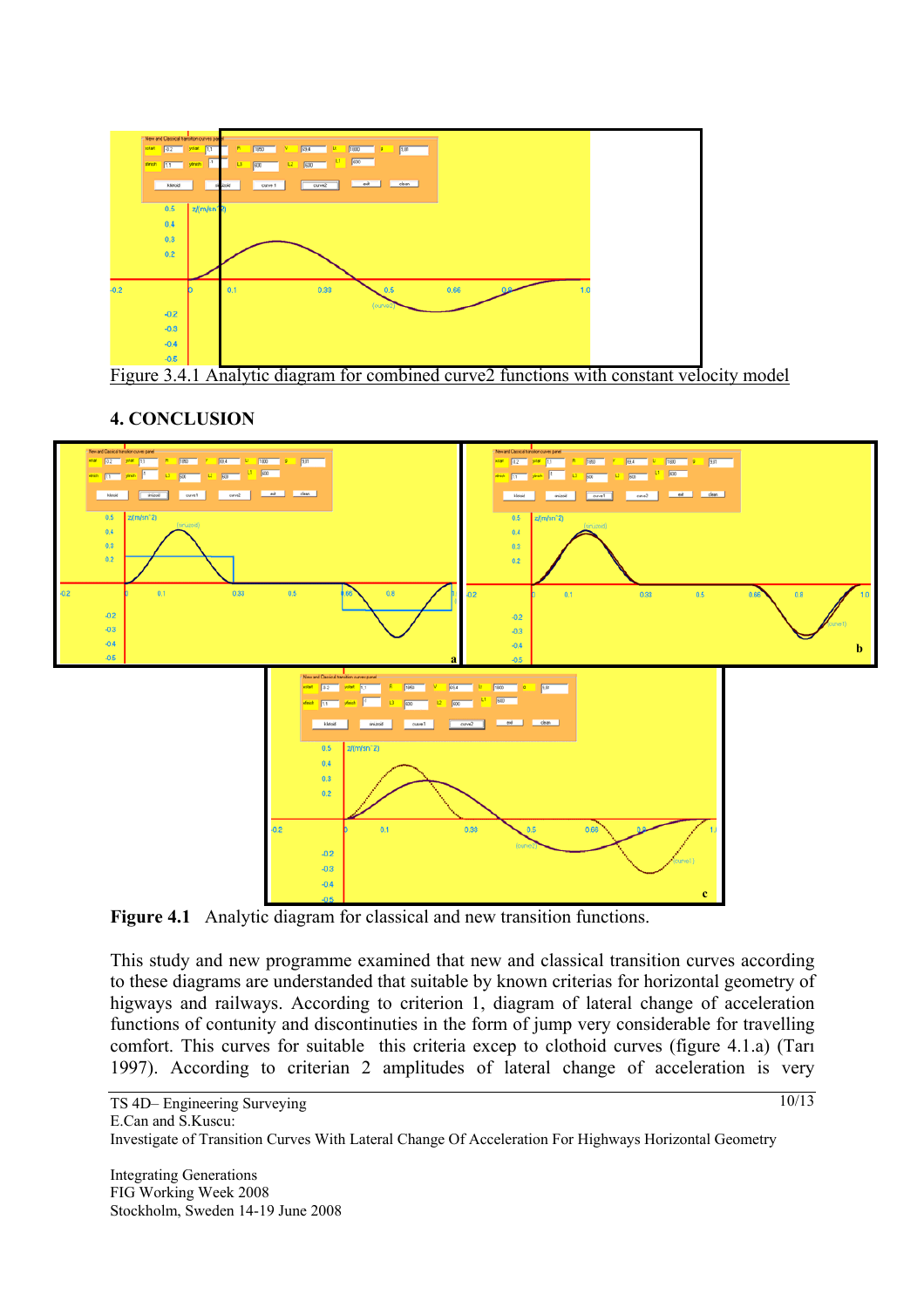considerable. In literature  $0.3$ - $0.6$ m/sec<sup>3</sup> values are the maximum values of lateral change of acceleration for travel comfort (Tarı 1997). Curve 2 more suitable than Sinüzoidal and curve 1 for criterian 2 (figure 4.1.b). According to criterian 3, break affect and irregular change of the lateral change of acceleration of diagrams at the point where transition curves and arc of circle are combined. Break affect is determined that differences between slope values of two tangents on this diagram at this point (Tarı 1997). Because of this, curve 2 is the best curve for travelling comfort and security for high speed highway and railway projects (figure 4.1.c). New programme support this criterians which are mentioned above.

Private Sub Command2\_Click() **sinüzoidal curve** Dim xstart, xfinish, ystart, yfinish, R, V, Lt, L1, L2, L3, g  $xstart = Val(Text1):xfinal(Text2):ystart = Val(Text3):yfinal = Val(Text4):R = Val(Text5)$  $V = Val(Text6):Lt = Val(Text7):L1 = Val(Text8):L2 = Val(Text9):L3 = Val(Text10):g = Val(Text11)$ Scale (xstart, ystart)-(xfinish, yfinish) Line (0, ystart)-(0, yfinish), QBColor(12) Line (xstart, 0)-(xfinish, 0), QBColor(12) Dim x2, y2, Q1, N1, Q2, N2 For  $x2 = 0$  To 1 Step 0.001  $Q1 = (Lt * x2 / L1) - (1 / 2 * 3.14 * Sin(Lt * x2 / L1 * 2 * 3.14))$  $N1 = (1 / L1) - (1 / L1 * Cos(Lt * x2 / L1 * 2 * 3.14))$  $Q2 = ((Lt - Lt * x2) / L3) - (1 / 2 - 3.14 * Sin((Lt - Lt * x2) / L3 * 2 * 3.14))$  $N2 = (-1 / L3) + (1 / L3 * Cos((Lt - Lt * x2) / L3 * 2 * 3.14))$ Select Case x2 Case 0 To (L1 / Lt):  $y2 = (N1 * V * (V \cdot 2 - g * R * 0.1)) / (R * (1 + Q1 \cdot 2 * 0.1 \cdot 2) \cdot 1.5)$ Case (L1 / Lt) To ((L1 + L2) / Lt):  $y2 = 0$ Case  $((L1 + L2) / Lt)$  To  $(Lt / Lt)$ :  $y2 = (N2 * V * (V \cdot 2 - g * R * 0.1)) / (R * (1 + Q2 \cdot 2 * 0.1 \cdot 2) \cdot 1.5)$ Case Else End Select PSet  $(x2, y2)$ , QBColor $(1)$ Next Private Sub Command3\_Click() **tarı 1** Dim xstart, xfinish, ystart, yfinish, R, V, Lt, L1, L2, L3, g  $xstart = Val(Text1):xfinal = Val(Text2):ystart = Val(Text3):yfinal = Val(Text4):R = Val(Text5)$  $V = Val(Text6):L1 = Val(Text7):L1 = Val(Text8):L2 = Val(Text9):L3 = Val(Text10):gVal(Text11)$ Scale (xstart, ystart)-(xfinish, yfinish) Line (0, ystart)-(0, yfinish), QBColor(12) Line (xstart,  $0$ )-(xfinish,  $0$ ), OBColor(12) Dim x3, y3, Q3, N3, Q4, N4 For  $x3 = 0$  To 1 Step 0.004  $Q3 = ((6 * Lt \cdot 5 * x3 \cdot 5) / L1 \cdot 5) - ((15 * Lt \cdot 4 * x3 \cdot 4) / L1 \cdot 4) + ((10 * Lt \cdot 3 * x3 \cdot 3) / L1 \cdot 3)$  $N3 = ((30 * Lt^{\wedge} 4 * x3^{\wedge} 4) / L1^{\wedge} 5) - ((60 * Lt^{\wedge} 3 * x3^{\wedge} 3) / L1^{\wedge} 4) + ((30 * Lt^{\wedge} 2 * x3^{\wedge} 2) / L1^{\wedge} 3)$  $Q4 = (6 * (Lt - Lt * x3) ^{^{\wedge}}5 / (L3 ^{^{\wedge}}5)) - (15 * (Lt - Lt * x3) ^{^{\wedge}}4 / (L3 ^{^{\wedge}}4)) + (10 * (Lt - Lt * x3) ^{^{\wedge}}2 / (L3 ^{^{\wedge}}3))$ N4 = (-30 \* (Lt - Lt \* x3) ^ 4 / (L3 ^ 5)) + (60 \* (Lt - Lt \* x3) ^ 3 / (L3 ^ 4)) - (30 \* (Lt - Lt \* x3) ^ 2 / (L3 ^ 3)) Select Case x3 Case 0 To (L1 / Lt):  $y3 = (N3 * V * (V \cdot 2 - g * R * 0.1)) / (R * (1 + Q3 \cdot 2 * 0.1 \cdot 2) \cdot 1.5)$ Case (L1 / Lt) To  $((L1 + L2) / Lt): y3 = 0$ Case ((L1 + L2) / Lt) To (Lt / Lt):  $y3 = (N4 * V * (V \cdot 2 - g * R * 0.1)) / (R * (1 + Q4 \cdot 2 * 0.1 \cdot 2) \cdot 1.5)$ Case Else End Select PSet  $(x3, y3)$ , QBColor $(4)$ 

#### **Table 4.1** An example of new curve 1 (Tari 1) and sinüzoidal curve programme codes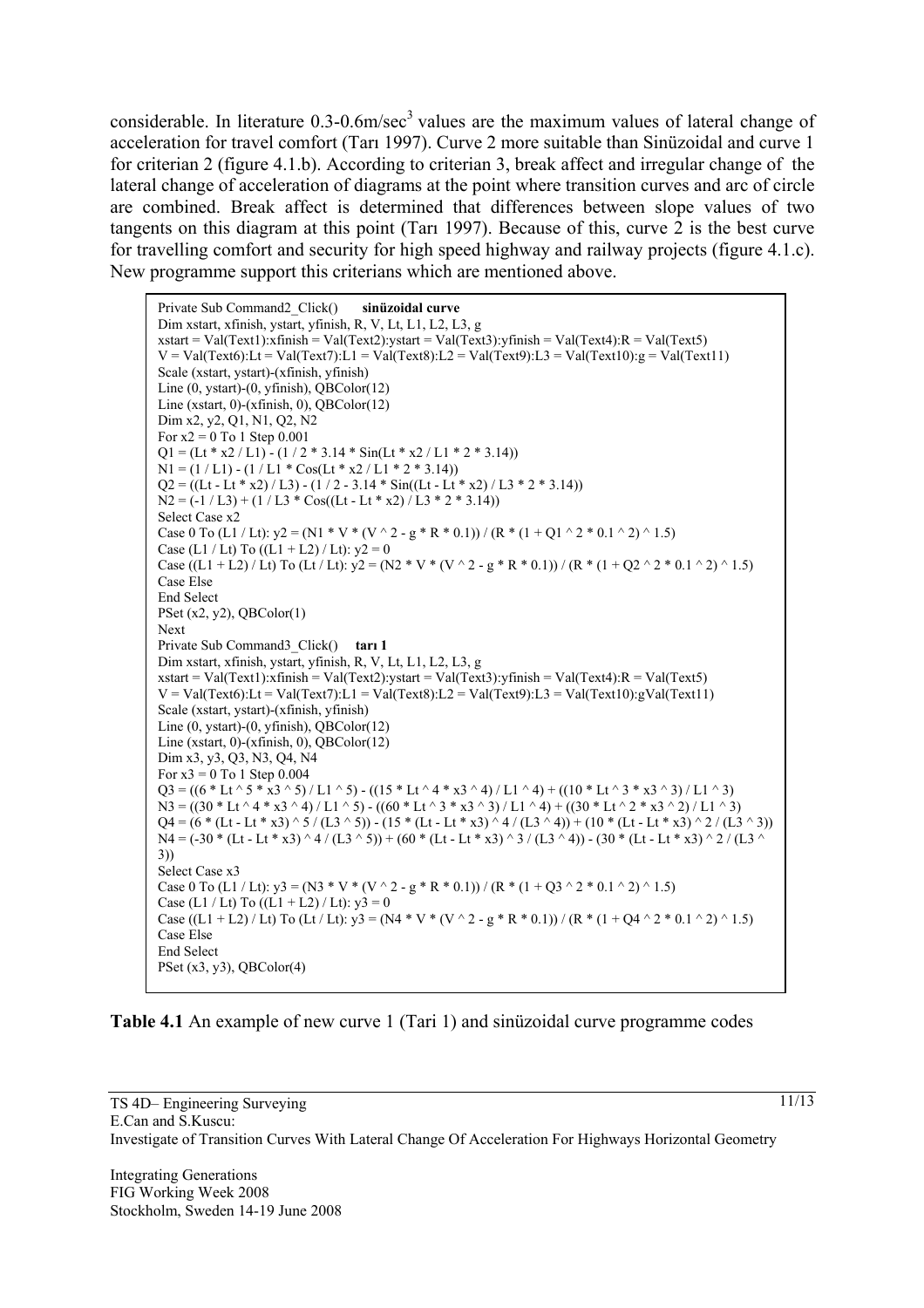## **REFERENCES**

- Baykal, O.: Concept of Lateral Change of Acceleration, *ASCE Journal of Surveying Engineering,* Vol.122, No.3, pp. 132-141, (1996)
- Baykal, O.: Tarı, E., Çoşkun Z., Şahin, M., A New transition Curve Joining Two Straight Lines *ASCE* Journal of Transportation Engineering (1997),
- Can, E., Kuscu, S.: Sürat Yollarında Kullanılan İkinci Nesil Geçiş Eğrilerinin Kullanılabilirliklerinin Değerlendirilmesi, 2. Mühendislik Ölçmeleri Sempozyumu, 23- 25 Kasım 2005, İTÜ - İstanbul
- Sharpe, R.J.: Thorne, R.W.: Numerical Method For Extracting An Arc Length Parameterization Parametric Curves, Computer Aided Design, Vol.14, No.2, pp 79-81. (1982)
- Tarı, E.: The New Generation Curves, *ARI*, Vol.54, No.1, pp 34-41, (2003)
- Tarı, E.: Baykal, O.: An Alternative Curve In The Use of High Speed Transportation Systems, *ARI*, Vol.51, N.2, pp.126-135, (1998)
- Tarı, E.: Geçki Tasarımında Yeni Eğri Yaklaşımları, *Doktora tezi,* İTÜ Fen Bilimleri Enstitüsü, İstanbul, (1997).

## **BIOGRAPHICAL NOTES**

**Eray Can** graduated from the Department of Geodesy and Photogrammerty Engineering at Zonguldak Karaelmas University in 1999. He received his Msc degree with the thesis about Highway horizontal geometry in 2005. He is PhD student and currently study on his PhD thesis in this university. His research interests are engineering surveying, highways and railways horizontal geometry. He is research assistant Department of Geodesy and Photogrammetry Engineering at Zonguldak Karaelmas University,Turkey.

**Senol Kuscu** is a Professor for Engineering Surveying science in the Department of Geodesy and Photogrammetry engineering at Zonguldak Karaelmas University. He received his Phd degree with thesis about Mining Subsidence and mining damage at Yıldız Technical University in 1983. His research interests are engineering surveying, project management and mining subsidence. He is head of the department of geodesy and photogrammetry engineering at Zonguldak Karaelmas University,Turkey.